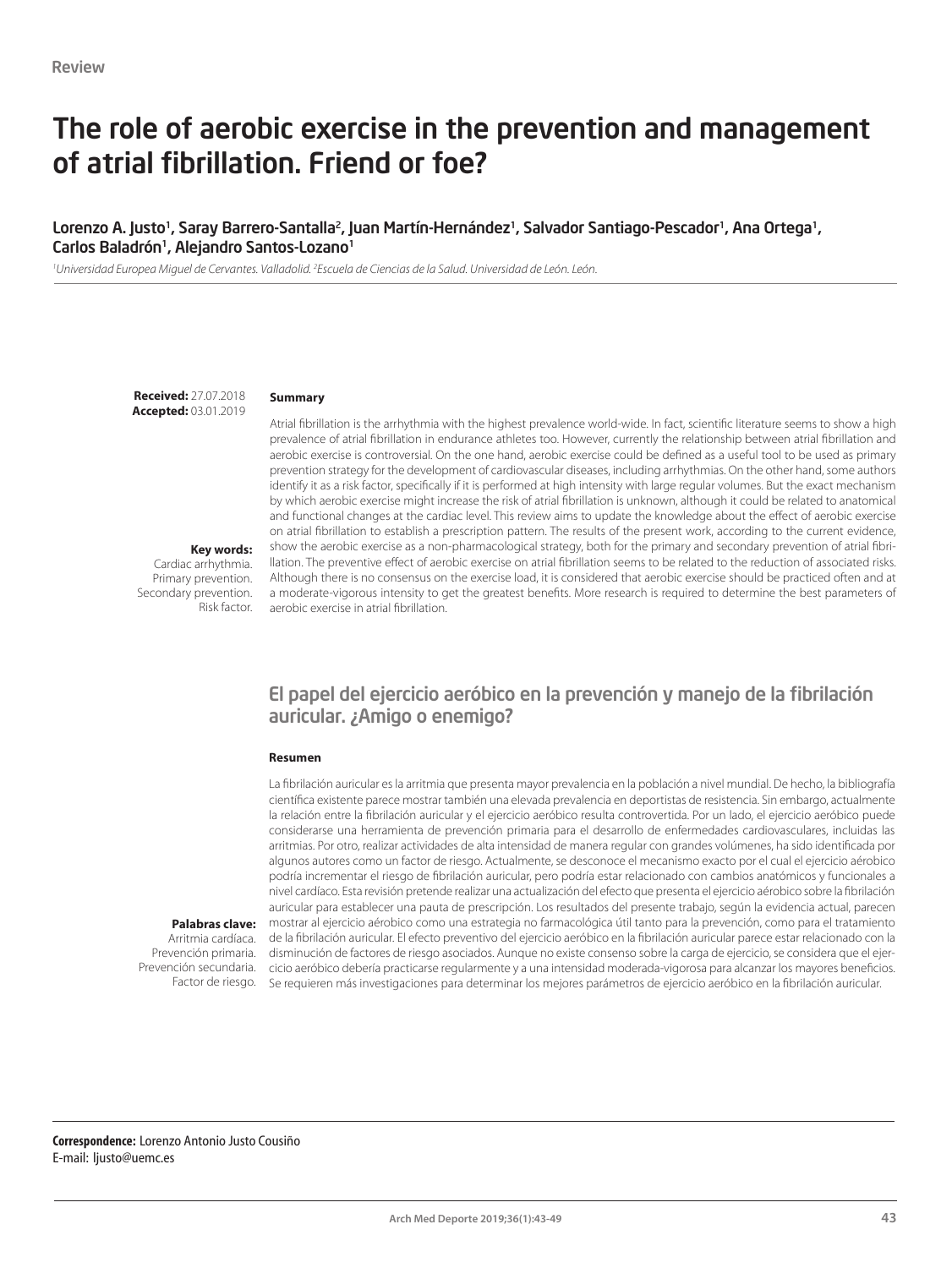## Introduction

A series of complications exist that can alter a normal heart rate, making it quicker, slower or more irregular<sup>1</sup>. Atrial flutter, ventricular tachycardia, supraventricular tachycardia, ventricular fibrillation and atrial fibrillation (AF) are the most common arrhythmias. Among them, AF is most prevalent  $-1-2%$  of the general population<sup>2,3</sup> – and is associated with a high mortality rate and associated cardiovascular mortality<sup>1,4</sup>.

Age has been determined as the main risk factor for developing AF<sub>5,6</sub>. However, other conditions such as hypertension, obesity, chronic kidney disease or diabetes mellitus are also considered to be predisposing factors<sup>7,8</sup>. It has been demonstrated that regular aerobic exercise (AE) has positive effects on controlling blood pressure<sup>9</sup>, body weight  $index^{10}$ , kidney function<sup>11</sup> and insulin sensitivity<sup>12</sup>. Therefore, AE can positively influence a number of predisposing factors and should be considered as a possible prophylactic to AF13. Maximum AE has also been successfully applied as a non-pharmacological treatment in AF patients, showing reversion rates of up to 27% in patients with scheduled electrical cardioversion<sup>14</sup>. Furthermore, AE positively affects well-being and quality of life of such patients independently of its efficacy on AF's symptomatology<sup>15</sup>. However, there is a certain controversy regarding the relationship between AE and AF (Figure 1). While moderate AE appears to be an adequate tool for FA prophylaxis and treatment, some research demonstrates that high doses of AE increase the probabilities of developing lone AF; in other words, without other associated heart diseases<sup>16</sup>. For example, the prevalence of AF in cross-country skiers has been registered at 12.8% compared to 1-2% within the general population<sup>17</sup>. An association, marked by the characteristics of the AE training load, appears to exist in the apparently paradoxical relationship between AE and AF. The volume, frequency and intensity of AE can determine its positive or negative influence, although the exact limits of this relationship are still unknown. Performing exercise of moderate

#### **Figure 1. Controversy in the relationship between aerobic exercise and atrial fibrillation.**



intensity, volume and frequency appear to have a preventive effect, while vigorous exercise practised over a long time increases the risk of developing AF14.

This paradox beckons a two-directional consideration regarding physical exercise. On the one hand, it concerns the perspective of training professionals and, on the other, that of clinicians. This work aims to review of the state of the art on AF – including its links to AE – and to establish a prescription framework for AE based on scientific evidence for the prevention and treatment of AF.

## Atrial fibrillation

Heart contractions are produced through electrical signals that originate in the right atrium, concretely in the sinoatrial node (SA node). These signals make the atria contract and pump blood to the ventricles. Blood flows from the SA node through the muscular fibres to the atrioventricular node (AV node), which gives the signal to the ventricles to contract and pump blood to the lungs and the rest of the body<sup>18</sup>. In AF, electrical signals do not begin in the SA node but instead come from several different locations. Consequently, the heart's contractions are not synchronized and the atria and ventricles contract independently of one another18. This misalignment entails a loss of function in the atrium which, in turn, leads to blood stasis predisposing to blood clot formation19.

Such an alteration in the heart's electrical system makes it beat quickly and irregularly19. In normal conditions, the heart beats regularly at a rate of between 60-100 beats per minute (bpm). In AF, this rate is higher—ventricular frequency between 90-170 bpm—and is accompanied by a high rate of atrial contraction (>300 bpm)<sup>18,20</sup>. An analysis of the heart rate via electrocardiogram (ECG) can allow an irregular heart rate that is characteristic of AF to be observed. Other defining aspects can also be observed, such as the absence of P waves, which sometimes appear as visible electrical activity in V1 derivations and irregular RR intervals<sup>19,20</sup>.

## Types of atrial fibrillation

Symptoms of AF include palpitations, angina pectoris, fainting including syncope—, dyspnea, chronic fatigue and limited exercise tolerance; patients with AF can also, in some cases, be asymptomatic<sup>1,21</sup>. But regardless of its clinical pattern, AF negatively affects patients' quality of life22. *The European Heart Rhythm Association*19-21 proposes a classification of AF based on its clinical presentation and its impact on patient quality of life (Table 1). Other possible references to classify AF are based on its form of presentation (i.e. acute or chronic) and duration of the arrhythmia (i.e. more or less than 48 hours). According to this classification, three types of AF are defined (Table 2): paroxysmal, persistent and permanent or chronic<sup>20,23</sup>.

It is common for AF to co-exist with other cardiovascular diseases<sup>24,25</sup>. However, the type of AF most frequently associated with the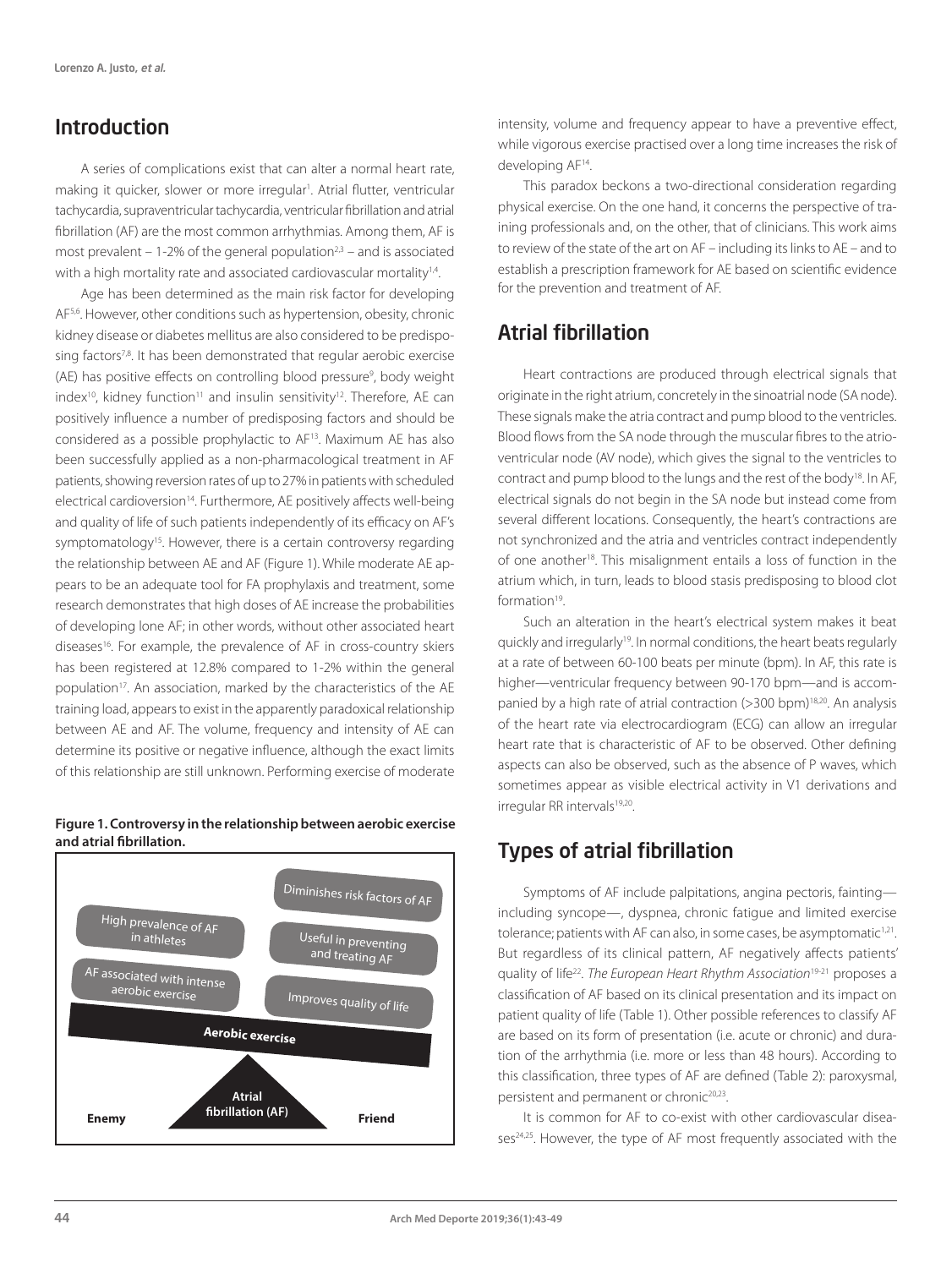#### **Table 1. Classification of atrial fibrillation types of the European Hearth Rhythm Association (EHRA).**

| <b>Score</b>   | <b>Characteristics</b>                                        |
|----------------|---------------------------------------------------------------|
| EHRA I         | No symptoms.                                                  |
| <b>EHRA II</b> | Light symptoms that do not impede normal daily<br>activity.   |
| <b>FHRAIII</b> | Strong symptoms that affect normal daily activity.            |
| <b>EHRA IV</b> | Incapacitating symptoms that impede normal daily<br>activity. |

#### **Table 2. Classification of atrial fibrillation types based on their presentation and duration.**

| Tvpe       | <b>Characteristics</b>                                                                                                                                                                                                                                                          |
|------------|---------------------------------------------------------------------------------------------------------------------------------------------------------------------------------------------------------------------------------------------------------------------------------|
| Paroxysmal | Characterized by short-lasting episodes recurring<br>within 48h, capable of evolving up to 7 days. This<br>type of AF is spontaneously interrupted.                                                                                                                             |
| Persistent | Lasts 7 days or more Interruption of the arrhythmia<br>is not spontaneous and must be induced by<br>medication or electrical cardioversion.                                                                                                                                     |
| Chronic    | AF is classified as chronic when it is impossible to<br>re-establish the heart's rhythm after one year of<br>treatment or several recurrences. In this case,<br>treatment must be interrupted and the arrhythmia<br>should be accepted by the doctor and patient as<br>chronic. |

intense practice of AE is diagnosed with an absence of other symptoms after a physical examination, a thyroid function test, an electrocardiogram test and a stress test. This lone AF is usually diagnosed in young adult males (i.e. <60 years) with a prevalence oscillating between 2 and 50%, depending on the population of the study<sup>16</sup>.

## AF epidemiology

AF affects between 1-2% of the general population<sup>26</sup>, with increases in those rates affecting as much as 0.5% more youths and adults younger than 40<sup>13</sup> and up to 8% in adults older than 80<sup>27</sup>. Regardless of age, the incidence of AF is 1.5 times greater in men than in women<sup>23</sup>. Despite a clearly established difference regarding the sexes and AF, the exact mechanisms of those differences are unknown; the influence of hormonal, structural and electro-physiological factors have been suggested in this respect<sup>28</sup>. In Spain, the total prevalence of AF is 4.4%<sup>4</sup> while in the USA it affects between 2.7-6.1 million people, with an estimated increase of 15.9 million people expected in 2050<sup>7</sup>.

In contrast to what is observed in other cardiovascular diseases, AF has a higher prevalence among the physically active and athletic population, with a prevalence between 0.2% and 60%<sup>3</sup>. AF has been particularly linked to endurance sports and has proven to depend not only on the intensity of the activity but also the accumulated number of hours that the patient has practised the activity throughout his/her life19. It is remarkable that an inverse association has also been observed. Mont *et al.* (2002) recorded a greater rate of sports practise (62.7%) among lone AF patients in comparison with the general population (15.4%)<sup>29</sup>. The type of sport practised also appears to influence the probability of developing AF as it is more common in marathon runners, cyclists and cross-country skiers than those who practise other types of sports7 .

Participation in long-duration endurance sports has increased in recent years, which entails an increased incidence risk of AF associated with exercise in the forthcoming decades<sup>30</sup>.

## Risk factors

Based on the data related to prevalence, age appears to be the main risk factor in developing AF. Indeed, 70% of AF patients are within an age range between 65 and 85 years. AF is also commonly associated with other cardiovascular diseases. Hypertension is experienced by 70-80% of patients diagnosed with AF in the sedentary population<sup>31</sup>. Variations in blood pressure observed during episodes of hypoxemia and hypercapnia<sup>5,8</sup> in patients with sleep apnoea also appear to be responsible for predisposition in developing AF in this population (i.e. 4 times more probable)<sup>5</sup>. Finally, patients with cardiac insufficiency (CI) are 5 times more at risk of developing AF<sup>5</sup>. It is a two-way relationship between CI and AF inasmuch as patients with AF are also 2 to 3 times more at risk of developing CI7 . The development of AF in CI patients can also predispose to an increased risk of thromboembolism and a symptomatic deterioration of Cl<sup>20</sup>.

Obesity is also considered a predisposing factor to developing AF. Concretely, it has been determined that there is a 49% probability of developing AF in obese patients in comparison with patients of normal weight<sup>32</sup>. This is likely due to alterations in the cardiac structure that can lead to increased intra-atrial pressure. Moreover, obese patients can be resistant to treatment with antiarrhythmics and radiofrequency ablation<sup>7,8</sup>. Other factors such as cigarette smoking, chronic kidney disease, diabetes mellitus, excessive alcohol consumption, thyroid disorders and family history are accepted as risk factors<sup>5,6</sup>.

The high prevalence of AF among those who practise endurance sports indicates that AE could be a significant predisposing factor to developing AF2 . Such an association with endurance sports suggests that AF could be more linked to the duration and frequency of the exercise performed than with its intensity. In this spirit, accumulated years of practising endurance activities has been associated with a gradually increased risk of AF (i.e. 1.16 OR for every 10 years practised)<sup>13</sup>. The same conclusion has been reached in other research. For example, Molina *et al*. (2008) reported an annual incidence rate of lone AF in marathon runners of 0.43/100 while the rate for sedentary men was 0.11/10033. Similarly, very frequent exercise (i.e. 5-7 sessions per week) increases the risk of developing AF in comparison with the sedentary population<sup>34</sup>. The same findings have been replicated upon comparing the incidence of AF in individuals that practise more than 5 hours of exercise per week with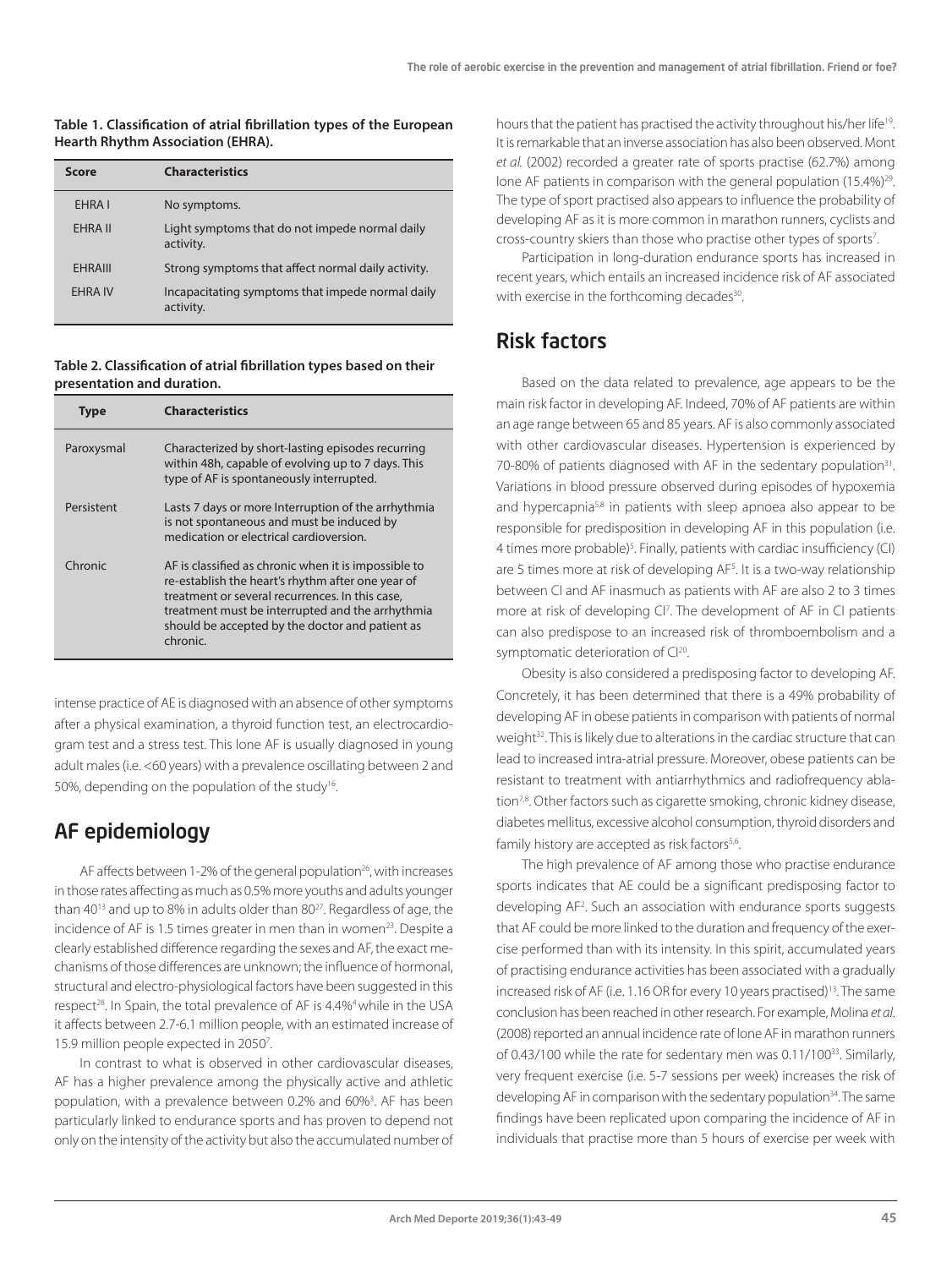that of individuals who practise less than 1 hour per week<sup>35</sup>. Furthermore, recent meta-analyses have observed a significant association between age and the practise of sport. The risk of suffering from AF in adults aged under 54 years is almost twice as great as the general population; this association has not been observed in regards to older athletes. However, publication bias cannot be ruled out<sup>36</sup>.

The mechanism behind high frequency, long-duration AE-induced AF could be related to the heart's ability to adapt to this type of stimulus, which induces a remodelling of the general cardiac structure<sup>37</sup> and, in particular, of the atria2,38. Recent research carried out with rodent models demonstrated how frequent AE (i.e. 1 hour per day for 8 to 16 weeks) increased susceptibility to develop AF. Subsequent analysis of heart structure and functioning pointed to atrial enlargement, fibrosis and changes in autonomous regulation as potential factors responsible for the development of AF39. In line with these findings, it has been shown that approximately 20 % of competitive athletes have a left atrial (LA) diameter of more than 40 mm<sup>2</sup>.

Such findings are opposed to those published by Brugger *et al.*  (2014). In this retrospective study, the structure and function of the heart were analysed in three groups of amateur runners with different accumulated doses of exercise throughout their lives: less than 1,500 hours, between 1,500-4,500 hours and more than 4,500 hours. The findings indicate that the structural and electrical remodelling of the heart does not influence mechanical atrial function and, thus, could not be considered responsible for the possible development of AF<sup>40</sup>. The incidence of AF in the runners that participated in this study was 6.6%, which is less than the average given their condition. Nevertheless, these findings provide an opportunity for future studies to clarify the physiological mechanisms behind exercise-induced AF.

Furthermore, the literature indicates that the relationship between physical exercise and AF is dependent upon the patient's sex. Intense physical exercise has been associated with lesser risk of AF among women and higher risk among men<sup>41,42</sup>. Mohanty *et al.* (2016) hypothesize that a "threshold effect" must exist in physical exercise which, once passed, makes risk of AF greater; this threshold would seemingly be different between men and women<sup>41</sup>. Despite that, the physiopathological mechanisms of the sexual differences regarding AF are still hypothetical<sup>43</sup>.

Many studies on physical exercise and AF only include male athletes despite women undertaking a considerable proportion of athletic activities<sup>36,42</sup>. Recent research describes specific remodeling associated with the gender of endurance athletes. Apparently, men have a higher risk of AF associated with an enlarged right atrium and of greater remodeling in comparison with women<sup>44</sup>.

In addition to the previously discussed aspects, genetic factors must also be considered given their relevance in recent publications<sup>45,46</sup>. Fatkin *et al*. (2018) offer three hypotheses to describe the relationship between genetic variations and AF in athletes caused by physical exercise. Firstly, genetic variations exist that can trigger AF in isolation from physical exercise. Secondly, genetic variations associated with AF could have an

additive effect that is independent of physical exercise. Finally, complex synergistic interactions could exist between genetic factors and physical exercise. Moreover, mecanosensitive ion channels are proposed as a nexus between genetics and alterations in the heart's remodeling<sup>45</sup>.

## Atrial fibrillation treatment

Treatment of AF can be divided into two types of therapy: pharmacological and non-pharmacological. Pharmacological therapy attempts to restore sinus rhythm and to avoid thromboembolic complications<sup>47,48</sup>, while non-pharmacological therapy is used when success is not reached through the former approach or as another option to improve the patient's symptoms and quality of life<sup>49</sup>. Antiarrhythmics and anticoagulants are two types of drugs prescribed in pharmacological therapy. Antiarrhythmic drugs can be used with the aim of controlling the heart rate or heart rhythm. This type of drug is used not only to improve the symptomatology of AF and reduce the possibility of a cardiovascular event from occurring, it is also used as secondary treatment to improve tolerance to AE<sup>47</sup>. On the other hand, anticoagulant drugs aim to reduce the probability of clot formation and emboligenic events, which is especially high for patients with AF49.

### Pharmacological therapy

Some of the drugs used to control the heart rate include digoxin, calcium channel blockers (CCB) – such as Verapamil or Diltiazem – and β-blockers. These drugs stall blood flow through the AV node, making ventricular contractions slower<sup>47</sup>. Each patient's characteristics should be taken into consideration when choosing the proper drug. For example, since β-blockers and CCBs reduce blood pressure this should be particularly taken into consideration if prescribed to patients with hypotension. Digoxin is recommended for patients with arterial hypotension or sedentary lifestyles. It is used as a complement to other drugs when ineffective alone<sup>48,49</sup>. According to a study by AFFIRM<sup>47</sup> on the efficacy of such drugs, when used as a first line of treatment they attained success rates of 70% for patients treated with β-blockers, 54% for CCB treatment–with or without digoxin–and 58% for digoxin treatment<sup>47</sup>.

When patients did not apply pharmacological treatment to control their heart rhythm, the recurrence rate of AF was 71-84% in the first year. This rate can be reduced to 44-67% by applying pharmacological therapy<sup>47</sup>. Amiodarona is one of the drugs used to control the heart rhythm. Alternative drugs include Droneradona, Sotalol and Dofetidila<sup>48</sup>. Electrical cardioversion can also be used to control the heart rhythm. This method has 90% efficacy compared to pharmacological cardioversion (40% success rate), but it cannot be carried out on patients that are ineligible for sedation<sup>47,48</sup>. The risks associated with electrical cardioversion are thromboembolic processes, which entail a risk of 1-2% and can lead to a cerebrovascular accident (CVA). This risk can be mitigated with anticoagulants<sup>20,47</sup>. In any case, the use of antiarrhythmics after electrical cardioversion is necessary as the probability of recurrence remains high otherwise<sup>48</sup>.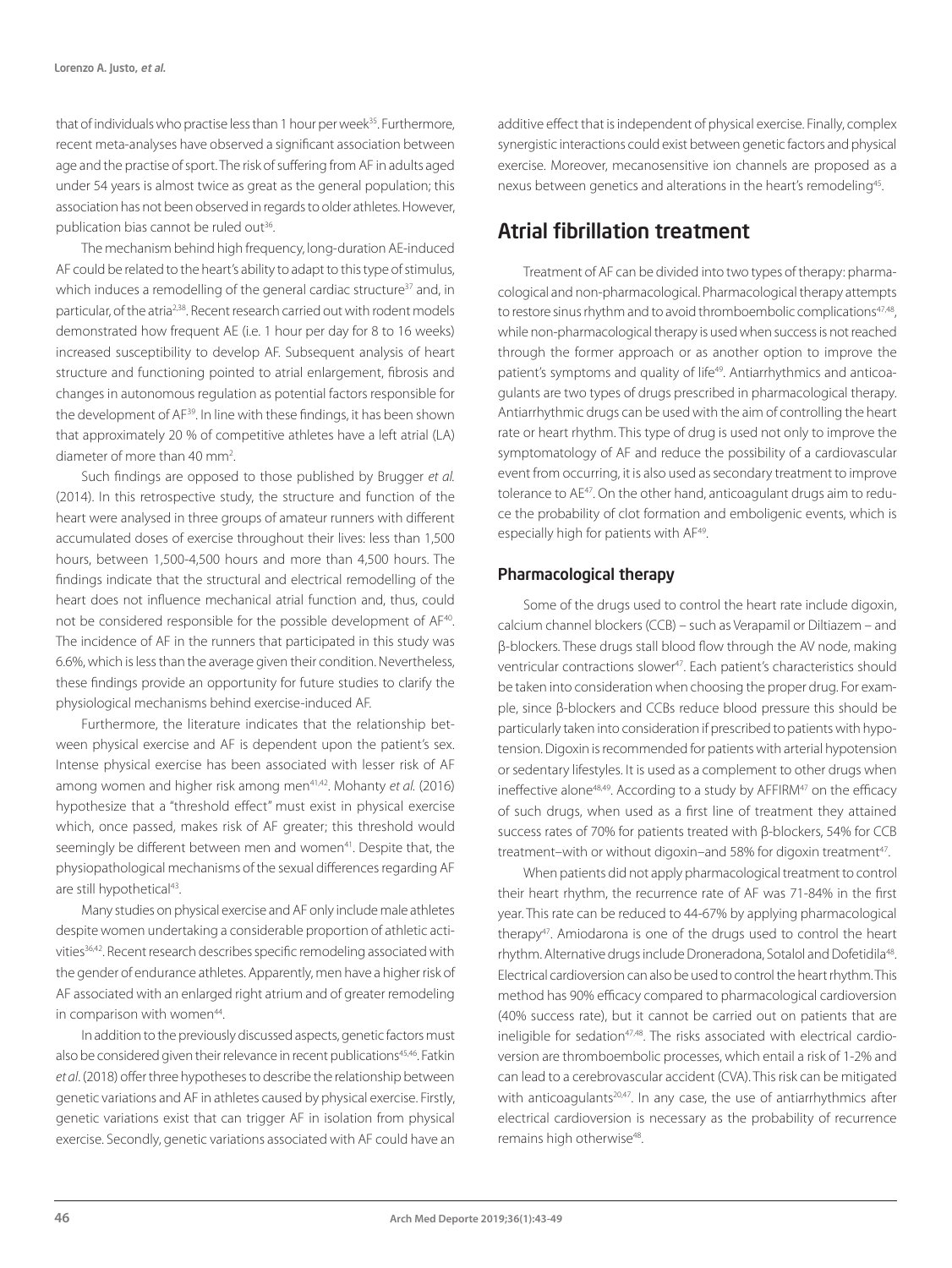It has been demonstrated that drugs aimed at controlling heart rate and heart rhythm improve tolerance to exercise in patients with AF<sup>50</sup>. However, there are not enough studies to determine which strategy could be considered best to achieve improvements regarding risk of CVA or death<sup>50</sup>. Thus, choosing any of these strategies depends on each patient's circumstances<sup>49</sup>.

One of the complications associated with AF is blood clot formation. This risk increases with age, from 1.5% in patients younger than 60 to 24% in patients older than 80, independently of the type of AF49.

The European Society of Cardiology indicates that the CHA $_{2}$ DS $_{2}$ -VAS $_{\rm c}$ scale be used to determine the risk of CVA in patients with AF. In patients with CVA risk factors (CHA<sub>2</sub>DS<sub>2</sub>-VAS<sub>c</sub> score of 1 or more in men and 2 or more in women) oral anticoagulants are recommended. Warfarin and other vitamin K antagonists were the first anticoagulants used with AF patients. However, the use of direct thrombin inhibitors (dabigatran) and activated factor X inhibitors (apixaban, edoxaban and rivaroxaban) has increased rapidly as they can be administered in fixed doses and do not require regular monitoring<sup>51,52</sup>.

#### Non-pharmacological therapy

Non-pharmacological therapy for treatment of AF includes an invasive procedure, catheter ablation, and AE. Catheter ablation is an invasive procedure used when patients with resistance or intolerance to antiarrhythmic drugs in order to re-establish and maintain the sinus rhythm52,53. This procedure consists in placing catheters in the pulmonary veins to isolate electrical signals, making circular lesions that remodel the electrical system. The success rate of catheter ablation does not appear to depend on the patient as much as it does the type of AF<sup>54</sup>. In this regard, efficacy of the procedure for paroxysmal AF is >70% in a single attempt and can reach up to 80-90% recovery<sup>49</sup>. Conversely, several attempts are required to obtain reasonable results for persistent AF<sup>53</sup>. Moreover, a "hybrid" treatment is currently being proposed to patients that incorporates antiarrhythmic drugs after catheter ablation, but solid evidence does not exist supporting this procedure<sup>52</sup>.

Similarly to the case of pharmacological therapy, the effects of therapy via AE depends on the dose administered. AE prevents the development of AF, most likely due to its beneficial effect on associated risk factors, such as heart disease, diabetes mellitus or obesity<sup>13</sup>.

In a study performed by LEGACY, it was observed that weight loss in obese individuals with AF was responsible for reducing AF symptomatology, as per assessments via an AF Severity Scale and Holter monitor. This study included a total 355 individuals that were monitored over a period of 5 years. The group of participants who lost most weight (≥10%) presented better results in comparison with those who lost less weight. It, thus, appears possible that several mechanisms exist connecting weight loss with the reduction of AF, since being overweight is associated with several cardiovascular risk factors that are, in turn, associated with increased risk of AF. For this group of participants, in addition to following certain dietary recommendations, low-intensity

physical exercise was practised initially three times a week, reaching up to 200 minutes of moderate-intensity physical activity per week<sup>55</sup>.

But AE can also prove to be efficient as a treatment for patients with AF. Hegbom *et al.* (2007) administered a program consisting in 24 AE sessions over 8 weeks with a group of patients under 70 years of age with permanent AF. The sessions included exercises to strengthen the core interspersed with moderate-vigorous periods of AE (i.e. 70-90% maximum heart rate). The exercise regiment significantly improved the patients' quality of life, their tolerance to AE and their ability to perform basic everyday activities<sup>56</sup>. Moderate aerobic exercise (i.e. up to 70% maximum heart rate) also appears to be sufficient to generate improvements in patients' quality of life as well as their resting heart rate. Patients' high acceptance of this treatment is notable; adherence to the treatment was registered at 96%. It should be highlighted that the aforementioned AE interventions were brief in duration (i.e. 8 and 12 weeks, respectively), although quite frequent (i.e. 3 sessions per week) and ranging from moderate to vigorous intensity. The findings of this work should be interpreted with caution, as each patient's participation was subject to eligibility criteria and not all patients with AF would be capable of performing exercise programs of this sort. Finally, it is worth highlighting that AE at maximum intensity can be used as shock treatment for AF reversion. Gates *et al*. (2010) applied an incremental maximal exercise treadmill test (i.e. Bruce protocol) with a group of 18 patients aged 36 to 74 on scheduled electrical cardioversion. In five of the participants (i.e. 27%), their AF was reverted after 5.5-18.2 minutes of exercise in heart rate ranges of 164-203 bpm, probably owing to the abrupt change followed by a readjustment of the sympathetic/ parasympathetic balance<sup>14</sup>.

### Conclusion

Scientific evidence demonstrates the efficacy of numerous options to treat AF. Among them, AE appears to be an adequate strategy not only for treatment but also to prevent AF. The findings indicate that performing moderate AE reduces the risk of developing AF and in some cases is efficient to improve the symptomatology of existing AF. It is still unknown how the intensity, volume and frequency of such activity influence efficiency in this regard. In fact, the long-term practise of intense AE is associated with a higher probability of developing AF. Considered as a whole, these findings suggest that AE can be a contrastive prevention strategy and potentially an alternative form of treatment in lieu of other therapies. While the recommended intensity of such exercise must depend on the patient's characteristics, the exercise should be performed frequently. However, there is a lack of scientific evidence establishing the combination of the safest and most efficient AE training load parameters and the possible interactions between AE and other treatments or associated diseases.

### Conflicts of interest

The authors do not declare a conflict of interest.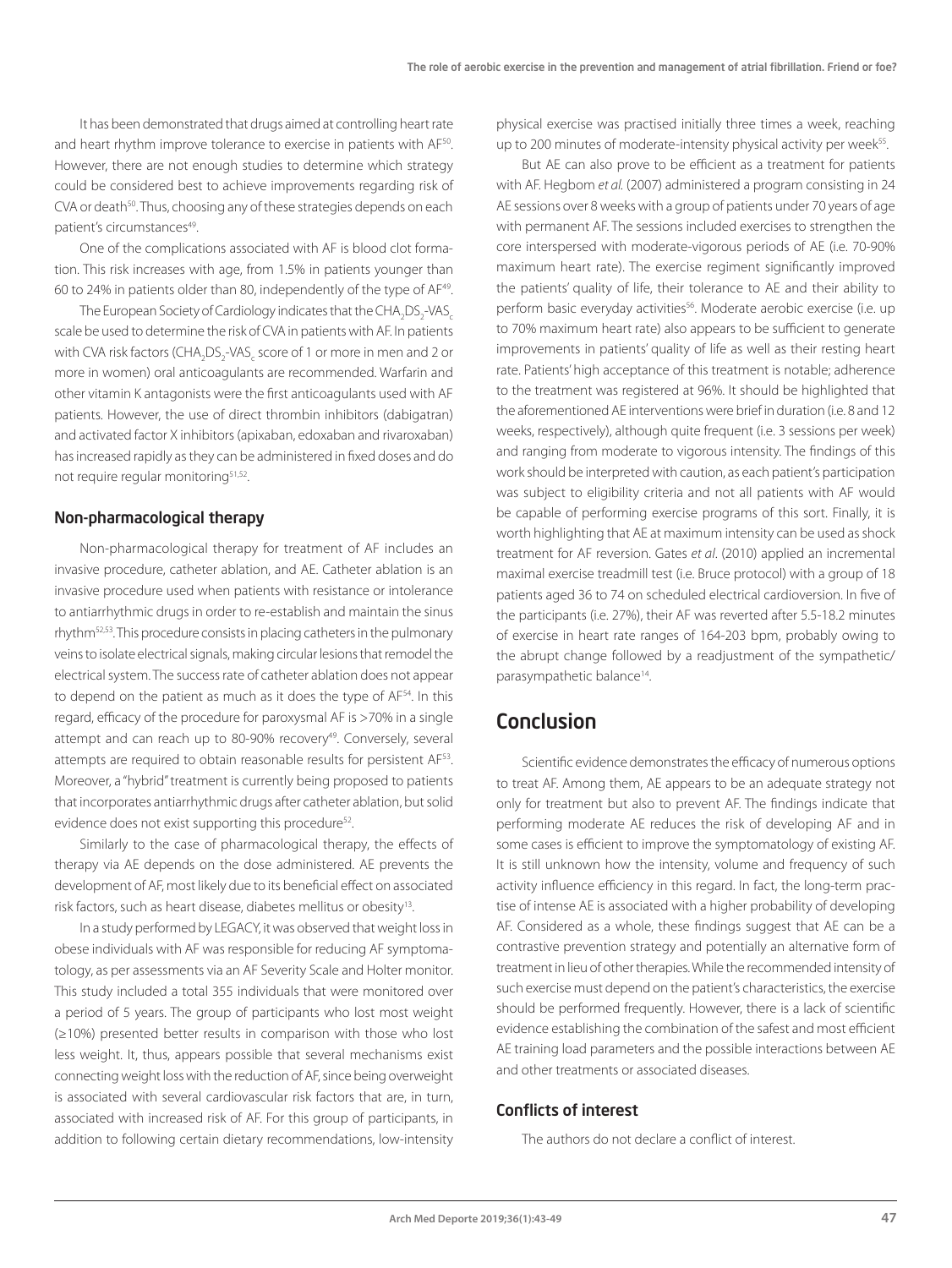## Bibliography

- 1. Reiffel JA. Atrial fibrillation: what have recent trials taught us regarding pharmacologic management of rate and rhythm control? *Pacing Clin Electrophysiol*. 2011;34(2):247-59.
- 2. Turagam MK, Velagapudi P, Kocheril AG. Atrial Fibrillation In Athletes: The Role Of Exercise. *J Atr Fibrillation*. 2014;6(5):87-90.
- 3. Sacchi S, Mascia G, Biase Di L, Santageli P, Burkhardt JD, Padeletti L, *et al*. Prevalence and Management of Atrial Fibrillation in Middle-Aged/Older Athletes. *Card Electrophysiol Clin*. 2013:115-21.
- 4. Gomez-Doblas JJ, Muniz J, Martin JJ, Rodriguez-Roca G, Lobos JM, Awamleh P, *et al.* Prevalence of atrial fibrillation in Spain. OFRECE study results. *Rev Esp Cardiol.*  2014;67(4):259-69.
- 5. Anumonwo JM, Kalifa J. Risk Factors and Genetics of Atrial Fibrillation. *Cardiol Clin.*  2014;32:485-94.
- 6. Menezes AR, Lavie CJ, DiNicolantonio JJ, O'Keefe J, Morin DP, Khatib S, *et al*. Atrial fibrillation in the 21st century: a current understanding of risk factors and primary prevention strategies. *Mayo Clin Proc*. 2013;88(4):394-409.
- 7. Shenasa M, Shenasa H, Soleimanieh M. Update on atrial fibrillation. *Egypt Heart J.*  2014;66:193-216.
- 8. Rosiak M, Dziuba M, Chudzik M, Cygankiewicz I, Bartczak K, Drozdz J, *et al*. Risk factors for atrial fibrillation: Not always severe heart disease, not always so 'lonely'. *Cardiol J.*  2010;17(5):437-42.
- 9. Cornelissen VA, Fagard RH. Effects of endurance training on blood pressure, blood pressure-regulating mechanisms, and cardiovascular risk factors. *Hypertension.*  2005;46(4):667-75.
- 10. Dhutia H, Sharma S. Playing it safe: exercise and cardiovascular health. *The Practitioner.*  2015;259(1786):15-20.
- 11. Zelle DM, Klaassen G, van Adrichem E, Bakker SJ, Corpeleijn E, Navis G. Physical inactivity: a risk factor and target for intervention in renal care. *Nat Rev Nephrol*. 2017;13(3):152-68.
- 12. Hopper I, Billah B, Skiba M, Krum H. Prevention of diabetes and reduction in major cardiovascular events in studies of subjects with prediabetes: meta-analysis of randomised controlled clinical trials. *Eur J Cardiovasc Prev Rehabil*. 2011;18(6):813-23.
- 13. Myrstad M, Nystad W, Graff-Iversen S, Thelle DS, Stigum H, Aaronaes M, *et al.* Effect of years of endurance exercise on risk of atrial fibrillation and atrial flutter. *The Am J Cardiol*. 2014;114(8):1229-33.
- 14. Gates P, Al-Daher S, Ridley D, Black A. Could exercise be a new strategy to revert some patients with atrial fibrillation? *Intern Med J.* 2010;40(1):57-60.
- 15. Osbak PS, Mourier M, Kjaer A, Henriksen JH, Kofoed KF, Jensen GB. A randomized study of the effects of exercise training on patients with atrial fibrillation. *Am Heart J.*  2011;162(6):1080-7.
- 16. Calvo N, Brugada J, Sitges M, Mont L. Atrial fibrillation and atrial flutter in athletes. *Br J Sports Med.* 2012;46 Suppl 1:i37-43.
- 17. Grimsmo J, Grundvold I, Maehlum S, Arnesen H. High prevalence of atrial fibrillation in long-term endurance cross-country skiers: echocardiographic findings and possible predictors--a 28-30 years follow-up study. *Eur J Cardiovasc Prev Rehabil.* 2010;17(1):100-5.
- 18. Fernández-Pérez J, González-Cotán F, Paneque-Sánchez-Toscano I, Pinilla-Jiménez C. Procedimiento de actuación de enfermería en la ablación mediante radiofrecuencia de la fibrilación auricular. *Cardiocore*. 2010;45(3):115-9.
- 19. Martínez-Rubio A, Pujol E, Bonastre M, Guilera E, Guindo J. Epidemiología de la fibrilacion auricular en España. *Rev Esp Cardiol Supl*. 2013;13(C):3-8.
- 20. Camm A, Kirchhof P, Lip G, Schotten U, Savelieva I, Ernst S*, et al.* Guidelines for the management of atrial fibrillation: The Task Force for the Management of Atrial Fibrillation of the European Society of Cardiology (ESC). *Eur Heart J.* 2010;31(19):2369-2429.
- 21. Hasun M, Gatterer E, Weidinger F. Atrial fibrillation: state of the art. *Wien Klin Wochenschr.* 2014;126(21-22):692-704.
- 22. Thrall G, Lane D, Carroll D, Lip GY. Quality of life in patients with atrial fibrillation: a systematic review. *Am J Med.* 2006;119(5):448.e1-448.e19.
- 23. Elizari MV. Consenso de Fibrilacion Auricular. *Rev Argent Cardiol.* 2005;73(6):469-85.
- 24. Parvez B, Darbar D. Lone AF Etiologic factors and genetic insights into pathophysiolgy. *J Atr Fibrillation*. 2010;1(12):675-84.
- 25. Kozlowski D, Budrejko S, Lip GY, Rysz J, Mikhailidis DP, Raczak G, *et al.* Lone atrial fibrillation: what do we know? *Heart.* 2010;96(7):498-503.
- 26. Chugh SS, Havmoeller R, Narayanan K, Singh D, Rienstra M, Benjamin EJ, *et al*. Worldwide epidemiology of atrial fibrillation: a Global Burden of Disease 2010 Study. *Circulation.*  2014;129(8):837-47.
- 27. Furberg CD, Psaty BM, Manolio TA, Gardin JM, Smith VE, Rautaharju PM. Prevalence of atrial fibrillation in elderly subjects (the Cardiovascular Health Study). *Am J Cardiol.*  1994;74(3):236-41.
- 28. Odening KE, Deiß S, Dilling-Boer D, Didenko M, Eriksson U, Nedios S*, et al*. Mechanisms of sex differences in atrial fibrillation: role of hormones and differences in electrophysiology, structure, function, and remodelling. *Europace*. 2018 Oct 22 [Epub ahead of print].
- 29. Mont L, Sambola A, Brugada J, Vacca M, Marrugat J, Elosua R, *et al*. Long-lasting sport practice and lone atrial fibrillation. *Eur Heart J.* 2002;23(6):477-82.
- 30. Raju H, Kalman JM. Management of Atrial Fibrillation in the Athlete. *Heart Lung Circ.*  2018;27(9):1086-92.
- 31. Ball J, Carrington MJ, McMurray JJ, Stewart S. Atrial fibrillation: profile and burden of an evolving epidemic in the 21st century*. Int J Cardiol*. 2013;167(5):1807-24.
- 32. Benjamin EJ, Wolf PA, D'Agostino RB, Silbershatz H, Kannel WB, Levy D. Impact of atrial fibrillation on the risk of death: the Framingham Heart Study. *Circulation.*  1998;98(10):946-52.
- 33. Molina L, Mont L, Marrugat J, Berruezo A, Brugada J, Bruguera J, *et al.* Long-term endurance sport practice increases the incidence of lone atrial fibrillation in men: a follow-up study. *Europace*. 2008;10(5):618-23.
- 34. Aizer A, Gaziano JM, Cook NR, Manson JE, Buring JE, Albert CM. Relation of vigorous exercise to risk of atrial fibrillation. *Am J Cardiol*. 2009;103(11):1572-7.
- 35. Drca N, Wolk A, Jensen-Urstad M, Larsson SC. Atrial fibrillation is associated with different levels of physical activity levels at different ages in men. *Heart.* 2014;100(13):1037-42.
- Ayinde H, Schweizer ML, Crabb V, Ayinde A, Abugroun A, Hopson J. Age modifies the risk of atrial fibrillation among athletes: A systematic literature review and meta-analysis. *Int J Cardiol Heart Vasc.* 2018;18:25-9.
- 37. Aggleton P, Chalmers H. Nursing models. Model future. *Nurs Times.* 1990;86(3):41-3.
- 38. La Gerche A, Burns AT, Mooney DJ, Inder WJ, Taylor AJ, Bogaert J, *et al*. Exercise-induced right ventricular dysfunction and structural remodelling in endurance athletes. *Eur Heart J*. 2012;33(8):998-1006.
- 39. Guasch E, Benito B, Qi X, Cifelli C, Naud P, Shi Y*, et al.* Atrial fibrillation promotion by endurance exercise: demonstration and mechanistic exploration in an animal model. *J Am Coll Cardiol.* 2013;62(1):68-77.
- 40. Brugger N, Krause R, Carlen F, Rimensberger C, Hille R, Steck H, *et al.* Effect of lifetime endurance training on left atrial mechanical function and on the risk of atrial fibrillation. *Int J Cardiol.* 2014;170(3):419-25.
- 41. Mohanty S, Mohanty P, Tamaki M, Natale V, Gianni C, Trivedi C, *et al*. Differential Association of Exercise Intensity With Risk of Atrial Fibrillation in Men and Women: Evidence from a Meta-Analysis. *J Cardiovasc Electrophysiol.* 2016;27(9):1021-9.
- 42. Stergiou D, Duncan E. Atrial Fibrillation (AF) in Endurance Athletes: a Complicated Affair. *Curr Treat Options Cardiovasc Med.* 2018;20(12):98.
- 43. Estes NAM, Madias C. Atrial Fibrillation in Athletes: A Lesson in the Virtue of Moderation. *JACC Clin Electrophysiol.* 2017;3(9):921-8.
- 44. Sanchis L, Sanz-de La Garza M, Bijnens B, Giraldeau G, Grazioli G, Marin J, *et al.* Gender influence on the adaptation of atrial performance to training. *Eur J Sport Sci.*  2017;17(6):720-6.
- 45. Fatkin D, Santiago CF, Huttner IG, Lubitz SA, Ellinor PT. Genetics of Atrial Fibrillation: State of the Art in 2017. *Heart Lung Circ.* 2017;26(9):894-901.
- 46. Guasch E, Mont L, Sitges M. Mechanisms of atrial fibrillation in athletes: what we know and what we do not know. *Neth Heart J.* 2018;26(3):133-45.
- 47. Patel C, Salahuddin M, Jones A, Patel A, Yan G, Kowey P. Atrial Fibrillation: Pharmacological Therapy. *Curr Probl Cardiol.* 2011;36:87-120.
- 48. Kalus JS. Pharmacotherapeutic decision-making for patients with atrial fibrillation. *Am J Health Syst Pharm*. 2010;67(9 Suppl 5):S17-25.
- 49. Bajpai A, Savelieva I, Camm AJ. Treatment of atrial fibrillation. *Br Med Bull.* 2008;88(1):75-94.
- 50. Halsey C, Chugh A. Rate versus rhythm control for atrial fibrillation. *Cardiol Clin.*  2014;32(4):521-31.
- 51. Mateo J. Nuevos anticoagulantes orales y su papel en la práctica clínica. *Rev Esp Cardiol.*  2013;13(Supl.C):33-41.
- 52. Kirchhof P, Benussi S, Kotecha D, Ahlsson A, Atar D, Casadei B, *et al*. 2016 ESC Guidelines for the management of atrial fibrillation developed in collaboration with EACTS. *Europace.* 2016;37(38):2893-962.
- 53. Boersma LV, Castella M, van Boven W, Berruezo A, Yilmaz A, Nadal M, *et al.* Atrial fibrillation catheter ablation versus surgical ablation treatment (FAST): a 2-center randomized clinical trial. *Circulation*. 2012;125(1):23-30.